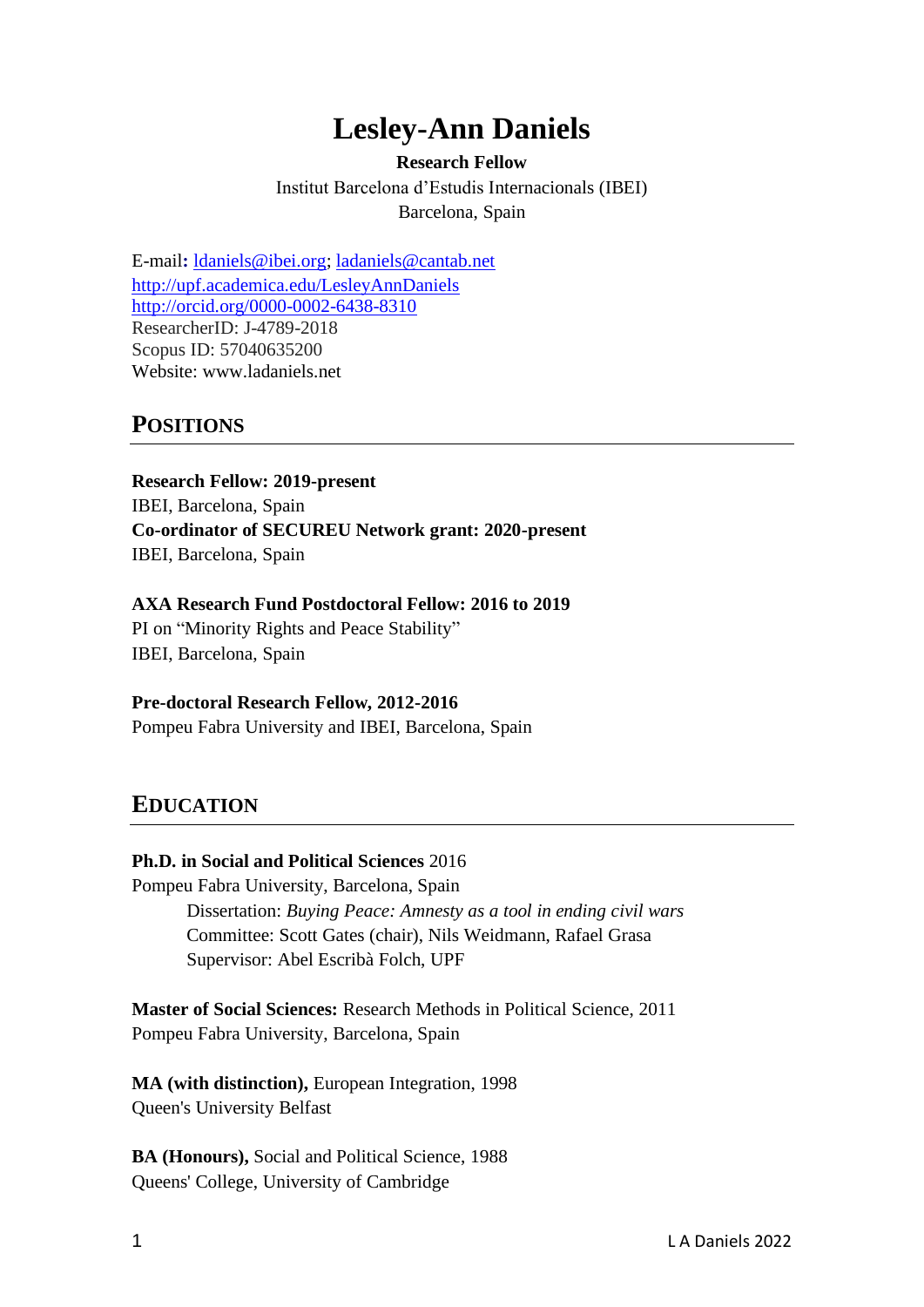# **PUBLICATIONS**

### Peer-reviewed Papers

- 1. 2021: Lesley-Ann Daniels, Alexander Kuo: [Brexit and territorial preferences:](https://academic.oup.com/publius/advance-article-abstract/doi/10.1093/publius/pjab004/6154430)  [Evidence from Scotland and Northern Ireland](https://academic.oup.com/publius/advance-article-abstract/doi/10.1093/publius/pjab004/6154430) *Publius–The Journal of Federalism*, 51(2): 186-211 ISI impact factor 2.472: Q2 Political Science
- 2. 2021: Lesley-Ann Daniels: [Stick then carrot: When do governments give](https://academic.oup.com/isq/advance-article-abstract/doi/10.1093/isq/sqab008/6144694)  [amnesty during civil war?](https://academic.oup.com/isq/advance-article-abstract/doi/10.1093/isq/sqab008/6144694) *International Studies Quarterly*, 65(2): 401-408 ISI impact factor 2.936: Q1 International Relations, Q2 Political Science
- 3. 2020: Lesley-Ann Daniels [How and When Amnesty in Conflict Affects Conflict](https://doi.org/10.1177/0022002720909884)  [Termination.](https://doi.org/10.1177/0022002720909884) *Journal of Conflict Resolution,* 64(9): 1612-1637 ISI impact factor: 3.530: Q1 Political Science, Q1 International Relations)
- 4. 2018: Lesley-Ann Daniels. [The International Criminal Court and the Rebels'](https://www.tandfonline.com/eprint/aA39Xx7J6f3jyrxCwqSa/full?target=10.1080/13698249.2018.1553021)  [Commitment](https://www.tandfonline.com/eprint/aA39Xx7J6f3jyrxCwqSa/full?target=10.1080/13698249.2018.1553021) Problem. *Civil Wars* 20(4): 455-476 Scopus impact factor 0.86: Q1 History)
- 5. 2016: Laia Balcells, Lesley-Ann Daniels and Abel Escribà Folch. [The](http://jpr.sagepub.com.sare.upf.edu/content/53/1/33.abstract)  [determinants of low-intensity intergroup violence: The case of Northern](http://jpr.sagepub.com.sare.upf.edu/content/53/1/33.abstract)  [Ireland.](http://jpr.sagepub.com.sare.upf.edu/content/53/1/33.abstract) *Journal of Peace Research* 53(1): 33-48 **Honorable Mention 2015 Best Paper Award, Conflict Processes Section of the American Political Science Association**

ISI impact factor 2.284: Q1 International Relations, Q1 Political Science:

- 6. 2016: Lesley-Ann Daniels. Tras el Velo del Antiterrorismo *Revista CIDOB d'Afars Internacionals* 112: 255-257
- 7. 2014: Laia Balcells, Lesley-Ann Daniels and Abel Escribà Folch. [The](https://www.academia.edu/9219458/The_determinants_of_low-intensity_intergroup_violence._The_case_of_Northern_Ireland)  [determinants of low-intensity intergroup violence. The case of Northern Ireland,](https://www.academia.edu/9219458/The_determinants_of_low-intensity_intergroup_violence._The_case_of_Northern_Ireland) *Households in Conflict Network working paper* 190,
- 8. 2011: Lesley-Ann Daniels [Segregation and the onset of civil war](https://papers.ssrn.com/sol3/papers.cfm?abstract_id=2033141) *International Catalan Institute for Peace* Working paper 2011/7,

### Books

1. 2021: *Political Violence [\(Violencia Política\)](https://www.tecnos.es/ficha.php?id=5975862&pageid=4)* co-edited volume with Martijn Vlaskamp, Madrid: Tecnos (in Spanish) Discussed in the opinion column La Vanguardia "El fin del universo es una ecuación" Placid Garcia-Planas (in Spanish) 29 May 2021

### Book chapters

- 1. 2021: Lesley-Ann Daniels 'Violencia entre communidades' in *Violencia Política* eds. Lesley-Ann Daniels and Martijn C. Vlaskamp, Madrid: Tecnos
- 2. 2021: Lesley-Ann Daniels 'La duración y el fin del conflicto' in *Violencia Política* eds. Lesley-Ann Daniels and Martijn C. Vlaskamp, Madrid: Tecnos

### Other writings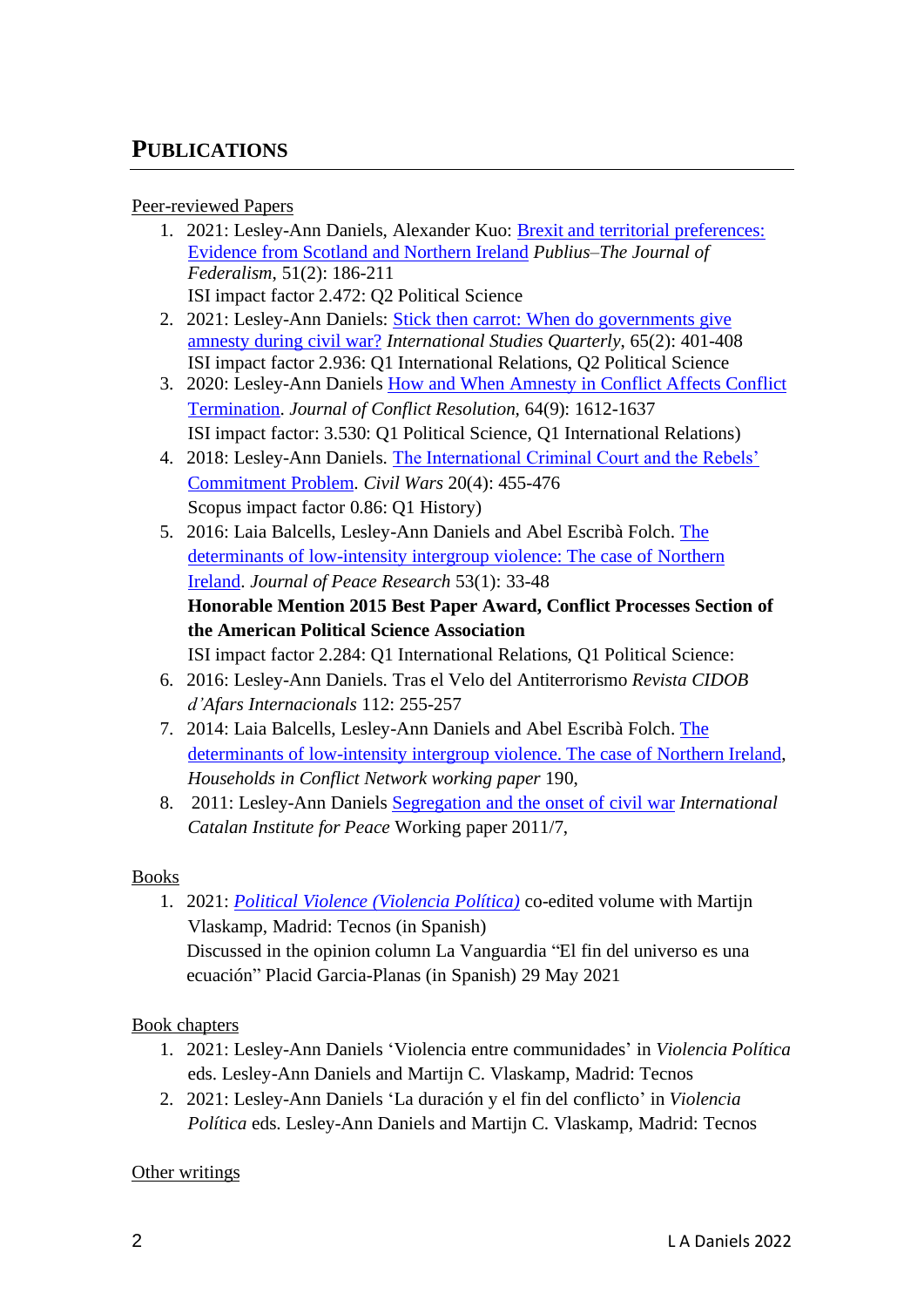- 1. 2020: Magazine article: Lesley-Ann Daniels [Coronavirus and conflict: truces at](https://theconversation.com/coronavirus-and-conflict-truces-at-times-of-crisis-do-not-lead-to-peace-on-their-own-135277)  [times of crisis do not lead to peace](https://theconversation.com/coronavirus-and-conflict-truces-at-times-of-crisis-do-not-lead-to-peace-on-their-own-135277) *The Conversation*, also in [French](https://theconversation.com/guerres-et-coronavirus-les-treves-en-temps-de-crise-ne-suffisent-pas-a-retablir-la-paix-136790)
- 2. 2019: Magazine article: Lesley-Ann Daniels [Why is peace failing in the](https://theconversation.com/why-is-peace-failing-in-the-philippines-114675)  [Philippines?](https://theconversation.com/why-is-peace-failing-in-the-philippines-114675) *The Conversation*, also in [French](https://theconversation.com/pourquoi-les-processus-de-paix-echouent-ils-116609)
- 3. 2019: Commissioned expert report: Lesley-Ann Daniels Lessons from prior amnesties, with reference to Ukraine, commissioned by the Centre for Humanitarian Dialogue, Geneva
- 4. 2016: Blogpost: Lesley-Ann Daniels [Peace with Justice in Colombia: Why the](https://justiceinconflict.org/2016/10/13/peace-with-justice-in-colombia-why-the-icc-isnt-the-guarantor/)  [ICC isn't the Guarantor](https://justiceinconflict.org/2016/10/13/peace-with-justice-in-colombia-why-the-icc-isnt-the-guarantor/) Justice in Conflict
- 5. 2015: Blogpost: Laia Balcells, Lesley-Ann Daniels and Abel Escribà-Folch, [Does Segregation Work to Prevent Ethnic Violence? Not](http://politicalviolenceataglance.org/2015/11/30/does-segregation-work-to-prevent-ethnic-violence-not-in-northern-ireland/) in Northern Ireland. Political Violence @ a Glance

# **WORKS IN PROGRESS**

"Identity concessions, ontological security and peace duration" Lesley-Ann Daniels

"Identity change in attitudes and preferences after conflict" Lesley-Ann Daniels

"The impact of one-sided truth commissions on reconciliation: A survey experiment in Northern Ireland and Aceh", Lesley-Ann Daniels.

"The 'weight' of territorial issues: Evidence from Catalonia, Scotland and Northern Ireland", Laia Balcells, Lesley-Ann Daniels and Alex Kuo.

"Territorial conflicts and affective polarization: Evidence from Western Europe", Laia Balcells, Lesley-Ann Daniels and Alex Kuo.

"Securitizing like a state: The case of Catalonia" Lesley-Ann Daniels, Matthias vom Hau, Margaux Dandrifosse and Francesc Teodoro Alandete

# **AWARDS AND GRANTS**

**Research Project:** PI on project "RESPAX: Building resilient peace: Micro-level resistance to shocks", funded by Spanish Ministry of Science and Innovation €58,322 (2021)

**Research project:** PI on project "Expectations and effects of regional independence: A comparison of Catalonia and Scotland" with Laia Balcells, José Hernandez-Albertos and Alex Kuo, funded by the Agència de Gestió d'Ajuts Universitaris i de Recerca (AGAUR) [2017-IEA5-00014] €36,000 (2018)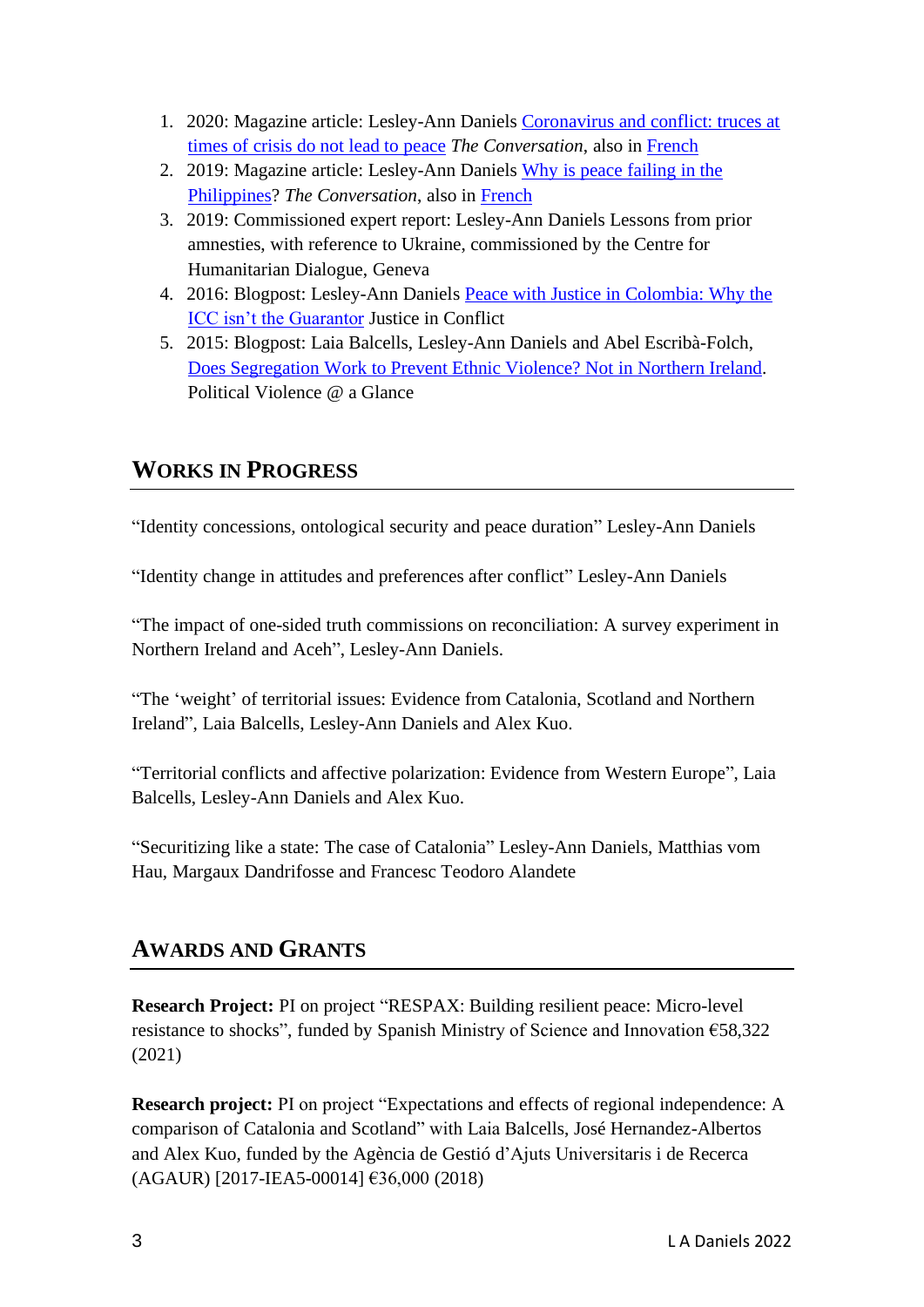**AXA Research Fund:** PI Postdoctoral Fellow "Minority Rights and Peace Stability" [16-AXA-PDOC-159] €130,000 (2016)

**Honorable Mention 2015 Best Paper Award:** Conflict Processes Section of the American Political Science Association, for "The determinants of low-intensity intergroup violence: The case of Northern Ireland" (with Laia Balcells and Abel Escriba-Folch)

**Research Grant**: Department of Social and Political Sciences, Pompeu Fabra University  $€800 (2015)$ 

**Curriculum Development Grant**: Department of Social and Political Sciences, Pompeu Fabra University €500 (2015), €500 (2014)

**Doctoral Research Fellowship:** Agència de Gestió d'Ajuts Universitaris i de Recerca (AGAUR) through the Institut Catalan Internacional per la Pau (International Catalan Institute for Peace) [FI-ICIP 2011, 2012, 2013] €14,400 (2011, 2012, 2013)

# **CONFERENCES**

### 2021

- o SECUREU Opening Symposium, SECUREU Network, IBEI, 25-26 November
- o "Identity change after conflict: The case of Aceh", European Consortium of Political Research (ECPR), 1 September, online
- o "Post-conflict resonance of identity claims: The case of Aceh", International Association of Genocide Studies, 20 July, online
- o "Identity and ideology change after conflict", Midwestern Political Science Association, 15 April, online
- o "Identity concessions and peace stability" Varieties of Peace conference, 4 February, online

2020

- o "Satisfaction of group identity demands after conflict" European Consortium of Political Research (ECPR) workshop, 14-16 April, online.
- o Invited participant "Shaping the Future: Covid-19 Response Workshop Peace and Security" British Academy, 18 June, online
- o "Brexit and territorial preferences in the UK" University Association for Contemporary European Studies, 10 September, online.
- o "The impact of one-sided truth commissions" Research on Atrocities, Ideologies and Identities Network, 28 September, online
- o "The impact of one-sided truth commissions" International Network of Genocide Scholars, 3 October, online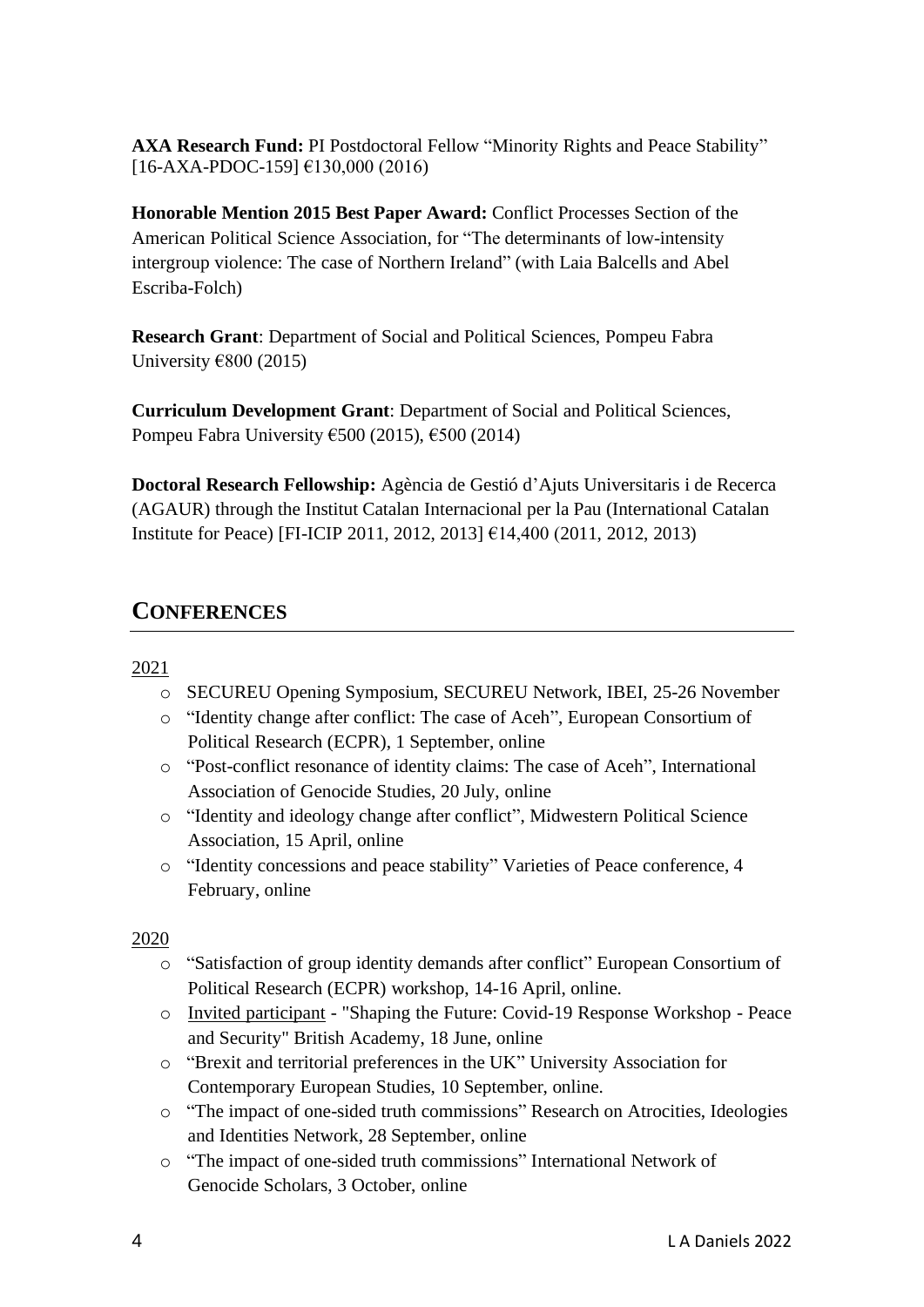o "The impact of one-sided truth commissions on reconciliation: A survey experiment in Northern Ireland and Aceh" IBEI Security, conflict and peace research cluster, 6 October, online

### 2019

- o Invited participant Catalonia: Democracy and scenarios for the future Institute for Self-Government Studies (Institut d'Estudis de l'Autogovern) Barcelona, Spain, 12 December
- o Invited participant "Multi-level perspectives in the study of secession" WISERD workshop, Cardiff, UK, 4-5 September
- o "Legitimacy in post-conflict political parties" International Political Science Association (IPSA) workshop, Sarajevo, Bosnia and Herzegovina, 12-15 June
- o "Identity concessions and post-conflict stability" European Political Science Association (EPSA), Belfast, UK, 20-23 June
- o "Identity concessions and post-conflict stability" Network of European Peace Scientists (NEPS), The Hague, Netherlands, 24-26 June

#### 2018

o "Identity concessions and post-conflict stability" IBEI Research Seminar, IBEI, Spain, 26 November

#### 2017

- o "Identity concessions and the use of violence" European International Studies Association Pan-European conference on International Relations (EISA), IBEI, Spain, 13-16 September
- o "The shadow of the International Criminal Court" European International Studies Association Pan-European conference on International Relations (EISA), IBEI, Spain, 13-16 September
- o "Measuring emotions" Comparative Politics and Development Seminar, IBEI, Spain, 3 April

### 2016

o "Buying peace: Amnesty and civil war" Research in 4 minutes (Rin4) competition, Pompeu Fabra University, Spain, 21 April

### 2015

o "Buying peace: Can amnesty to rebels during civil war affect duration, intensity or outcomes?" European Peace Scientists conference, Warwick University, UK, 23-25 June

### 2014

- o "Weapon of war, weapon of peace: The use of amnesty during civil war" European Peace Scientists conference, the Hague, 23-25 June
- o "Weapon of war, weapon of peace: The use of amnesty during civil war" European Graduate Network conference, Sciences Po, Paris, 27 February – 1 March

2012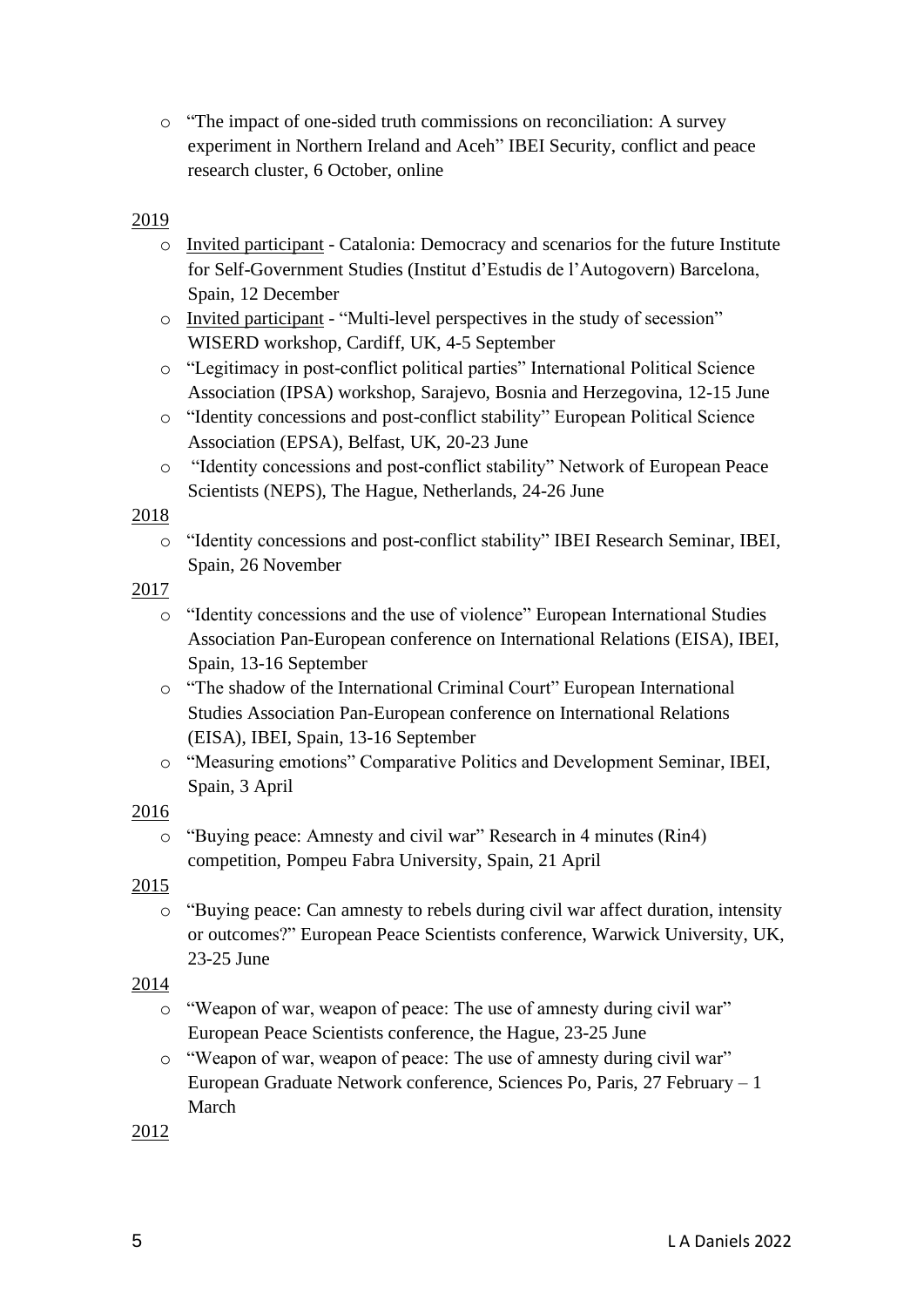o "Segregation and the onset of civil war" Europaeum Summer School on *Conflict Resolution and Europe: Lessons for Tomorrow?* Oxford University, Oxford, 2-7 September

### **PUBLIC EVENTS**

### 2018

Keynote speaker: Barcelona Model United Nations, University of Barcelona, 22/11/2018

### 2016

Expert panel in responses to play "Quietly [En Veu Baixa]" by Owen McCafferty, a play about the meeting between and ex-terrorist and his victim in a Belfast bar, Teatre Lliure, Barcelona, 12/5/2016

### **RESEARCH STAYS AND TRAINING**

### 2017

**ETH Zurich**, Switzerland, with Lars-Erik Cederman's International Conflict Research group, June-July

### 2015

**Universidad de los Andes**, Bogota, Colombia, with Farid Benavides, June-July

#### **Additional Methodological Training**

- 1. Panel Data Analysis, Bruno Arpino, RECSM UPF, 2017
- 2. Survey Experiments, Thomas Leeper, UPF, 2016
- 3. Process Tracing, Derek Beach, UPF, 2015
- 4. Human Rights, Jack Snyder, IBEI Summer School 2014
- 5. Multi-level modelling: Roberto Grillo, UPF, 2013
- 6. Mixed Methods: Manfred Max Bergman, UPF, 2013
- 7. Atlas-ti course: Antonia María Ruiz Jiménez, UPF, 2013
- 8. Event history analysis: Arnstein Aassve, UPF, 2012
- 9. Experiments in Social Science: Aina Gallego UPF, 2012

### **TEACHING AND SUPERVISION**

### **Teaching**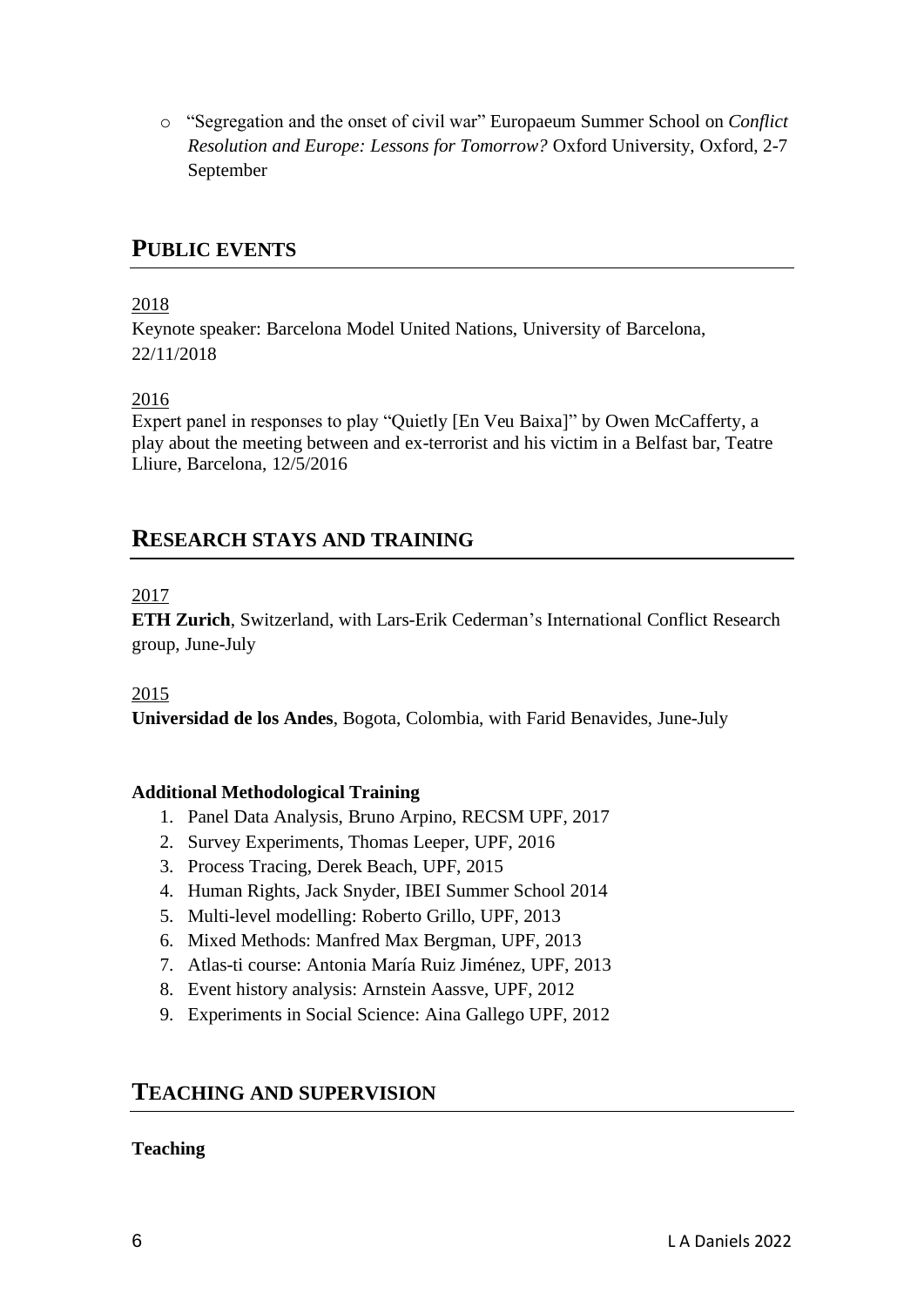- o **Transitional Justice and Peace** (2019-2022) Master in International Relations, IBEI
- o **Survey and Questionnaire Design** (2019-2020) Master in International Studies, IBEI
- o **Probability, Inference and Regression** (2019-2022) Research Master in International Studies, IBEI
- o **Research Methods in International Security** (2016-2022) Master in International Security, Research Master in International Studies, IBEI
- o **Research Seminar** (2018-2022) Law and Global Governance double degree, ESADE Law School, Barcelona, Spain
- o **Introduction to Quantitative Methods** (2016-2020) Law and Global Governance double degree, ESADE Law School, Barcelona, Spain
- o **Research Techniques** (2012-2015), Master in International Relations, IBEI
- o **Comparative Politics and Democracy** Seminars (2012-2015), Master in International Relations, IBEI

### **Supervisor** to Master Thesis students

- o Arias, Alison (2021) *The effects of the territorial approach of the 2016 Colombian Peace Agreement*: *A comparison of former combatants inside and outside Territorial Areas for Training and Reincorporation.*
- o Baker, Teddy (2021) *Dead set on destruction*? *Motivations for business involvement in post-conflict violence in Colombia and the case of FEDEGAN*.
- o Ceja, Seneca (2021) *The persistence of indigenous inequalities*
- o Dublong, Maite (2021) *An explorative case study into the motivations behind sexual violence towards women in the context of the Democratic Republic of Congo*
- o Pace, Taylor (2021) *War or peace: American media coverage of the South China Sea conflict*
- o Teodoro Alandete (2021) *Promising peace, provoking insecurity: In which ways does military and security reform increase state post-conflict violence against civilians?*
- o Zalunardo, Virginia (2021) *Does truth lead to reconciliation? Experimental Evidence from the Spanish Context*
- o Luconi, Victoria (2020) *Why can local ownership be detrimental to the transformative processes of transitional justice in a post-conflict society?*
- o McCaffrey, Evan (2020) *The interaction between humanitarian aid and the informal economy in conflict-affected environments: The case of Somalia*
- o Rangel, Georgina (2020) *Militarization of public security and its consequences on human rights abuses*
- o Carreño, Paulina (2019) *Las consequencias de la paz para los activistas sociales en Colombia*
- o Eddouieb, Laila (2019) *IS remnants: Under what conditions do states refuse the repatriation of Islamic State Brides? The case of Belgium*
- o Williams, Andreanne (2019) *Micro-level motivations of combatants in intercommunal conflicts: A look into the case of Jabal Mohsen and Bab al-Tabbaneh*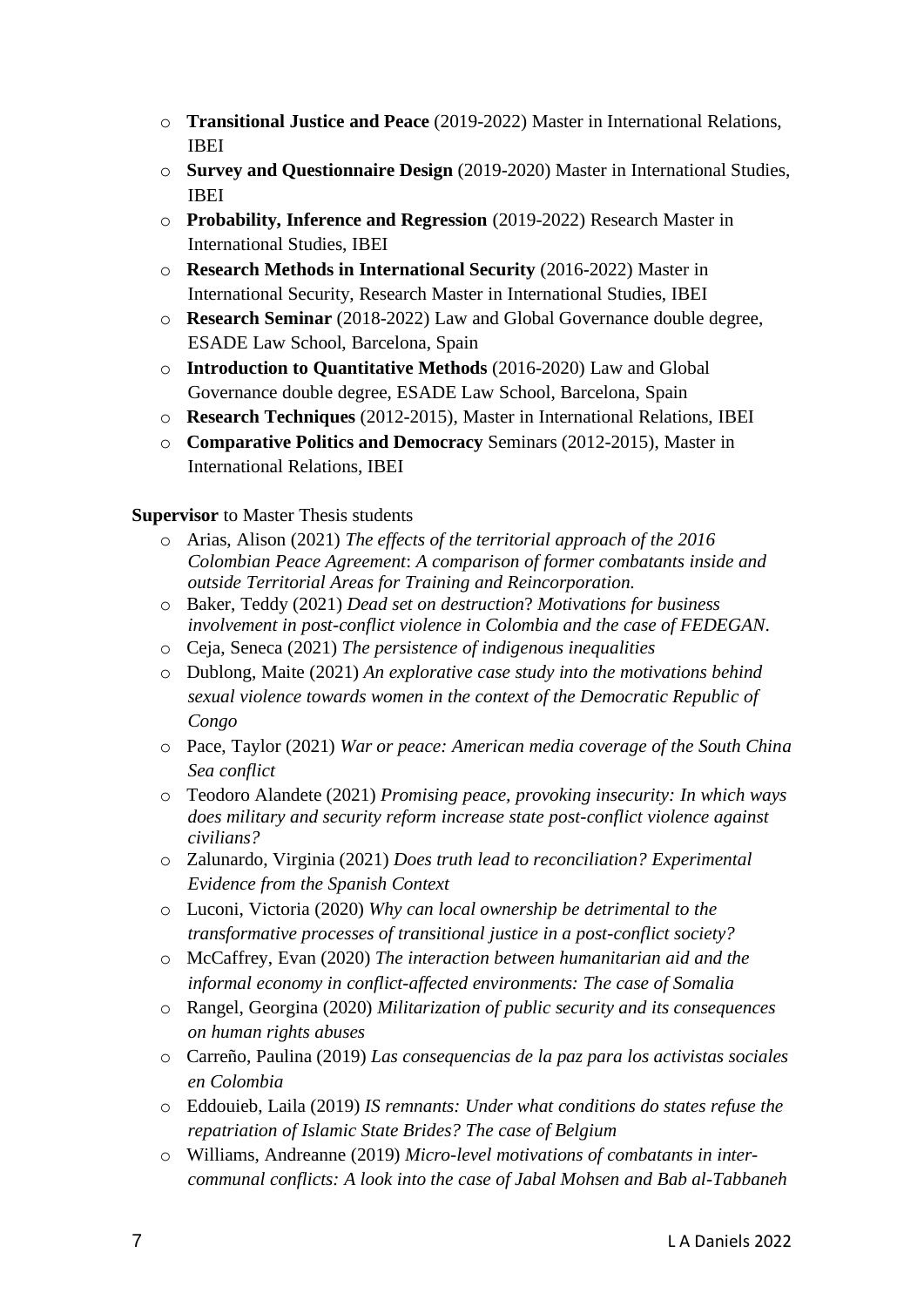**European Institute of the Mediterranean Third prize for best thesis, IBEI award-winning student paper**

- o Jumatate, Sophia (2017) *Aid and terrorism: An analysis of Israeli media discourses on Palestinian aid*
- o Obradovic, Marija (2017) *Assessing the applicability of the human security concept in protecting refugee women in Serbia*
- o Ristoldo, Filippo (2017) *Attacks against cultural property as a weapon of war* **IBEI award-winning student paper**
- o Arnaiz Igartua, Maider (2016) *Prison policies as a counter-terrorist tool: A comparative analysis of the British and Spanish prison policies regarding the PIRA and ETA*
- o Margffoy Tuay, Mayra (2016) *La clave de la participación activa de víctimas para la implementación de acuerdos de paz*
- o Restrepo Tubón, Valentina (2016) *La desecuritización de una amenaza multisectorial e institucionalizada: el caso del conflicto armado con las FARC en Colombia* – **IBEI award-winning student paper**

**Supervisor** to Bachelor Thesis students

- o Zucconi, Beatrice (2020) *Third parties' intervention in reconciliation processes: Evidence from Rwanda*
- o Delgado, Camila (2019) *Impacto del creciente feminismo y la involucración en la política de las mujeres en el desarrollo económico de Colombia*
- o Fernandez Alonso, Ana Isabel (2019) *Girls' education in Brazil: A matter of faith*
- o Isart, Elisabet (2019) *Why do big technological companies ask for and participate in cybersecurity regulatory initiatives?*

# **SERVICE**

- o 2017-present: Coordinator of the Security, Conflict and Peace research cluster at IBEI
- o 2017-present: Coordinator of the Ethics Committee at IBEI
- o 2016-present: Member of European Science Foundation College of Expert Reviewers
- o 2019: Mentor to Livia Rohrbach, University of Copenhagen, visiting scholar to IBEI
- o 2017: Mentor to Akisato Suzuki, Max Weber Fellow at European University Institute, for placement at Pompeu Fabra University, Spain
- o Referee: *Frontiers in Political Science; International Journal of Comparative Sociology; International Journal of Transitional Justice; Journal of Conflict Resolution; Journal of Peace Research; Peace Economics, Peace Science and Public Policy; Political Research Quarterly,*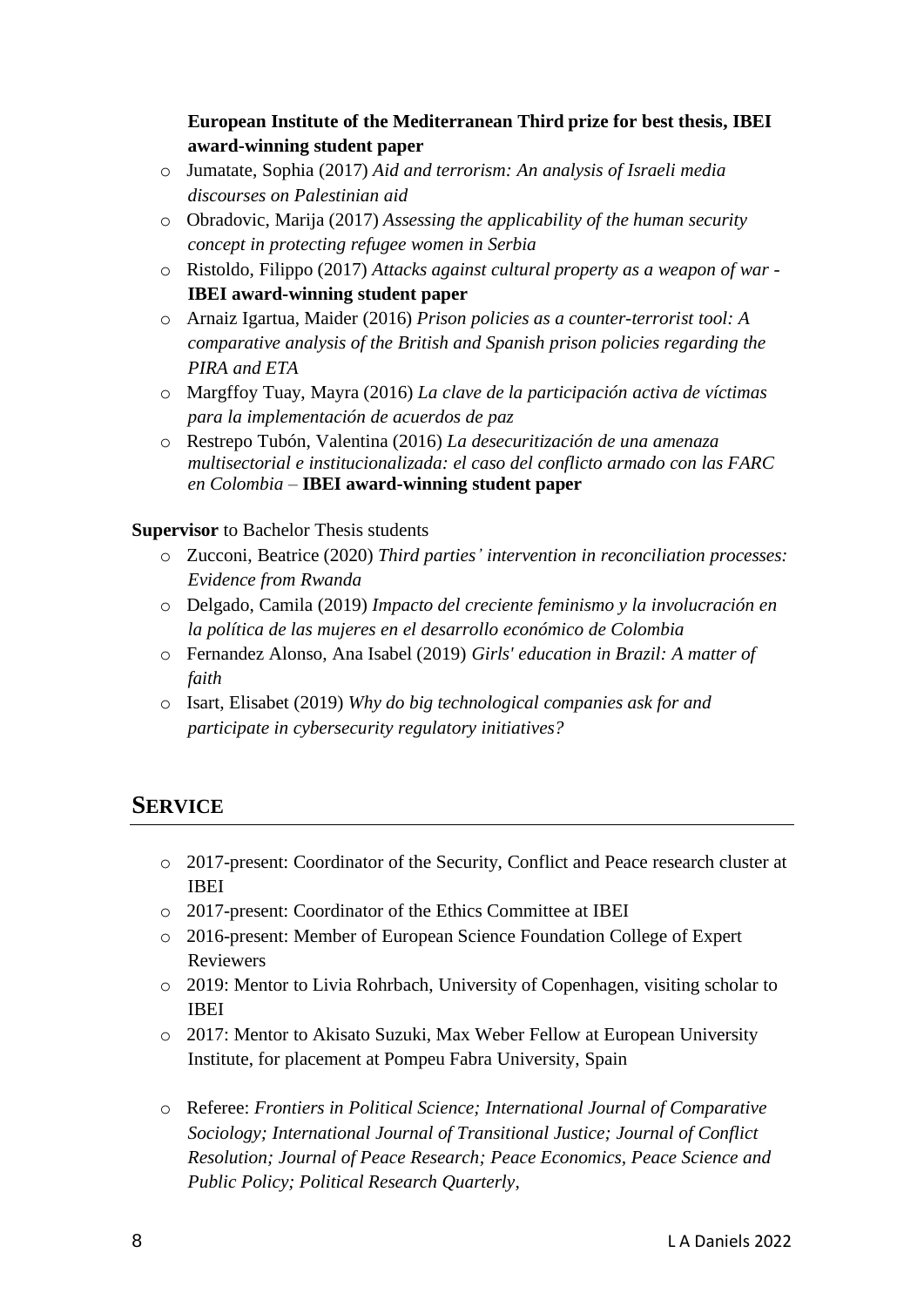### **PREVIOUS EMPLOYMENT**

### **Research, 2011**

o **Research Assistant** (June-Dec 2011) Lead Researcher: Abel Escriba, UPF

### **English Language Teaching, 2002 – 2010**

- o 2009-2010, 2005-2006: EF, Cambridge
- o 2004-2005: University of Groningen, Netherlands
- o 2002-2004: Streamline Academy, Spain
- o 2002: Tanzania

#### **Peace work, 1998-2002 and 2006**

I had a long and impressive career as a practitioner before I moved across to academia. In Cambridge I worked for a grant-giving organization that helped faith communities at a time of concern about Islamic extremism. In Northern Ireland I coordinated the Intermediary Funding Bodies on the European Union Peace and Reconciliation Programme worth 740 million euro. The programme was an ambitious and innovative attempt to embed peace in Northern Ireland and the border counties of Ireland and to move the society from conflict to peace. I was involved during the early years of the programme and so was involved in work around defining the terms of the programme. I also worked on outreach activities, for example, organizing the conference for the visit of Hillary Rodham Clinton, First Lady of the USA. My work was instrumental in securing a 2-million-pound endowment fund from the UK government and private funders. I was also heavily involved in assessment and evaluation activities for the programme and produced a number of reports on the measure.

- o May-Dec 2006: Grants Administrator, Community Development Foundation, Cambridge, UK
- o 1999-2002: Development Officer, Community Foundation for Northern Ireland, Belfast, UK
- o 1998-1999: Coordinator, Intermediary Funding Bodies, Belfast, UK

### **Editor, 1989 - 1997**

|  | o 1995-1997: Commissioning Editor, Walker Books, London, UK                     |
|--|---------------------------------------------------------------------------------|
|  | $\circ$ 1994-1995: Freelance editorial and copywriting work for GCAS, Appletree |
|  | Press, and the Educational Council of Ireland.                                  |